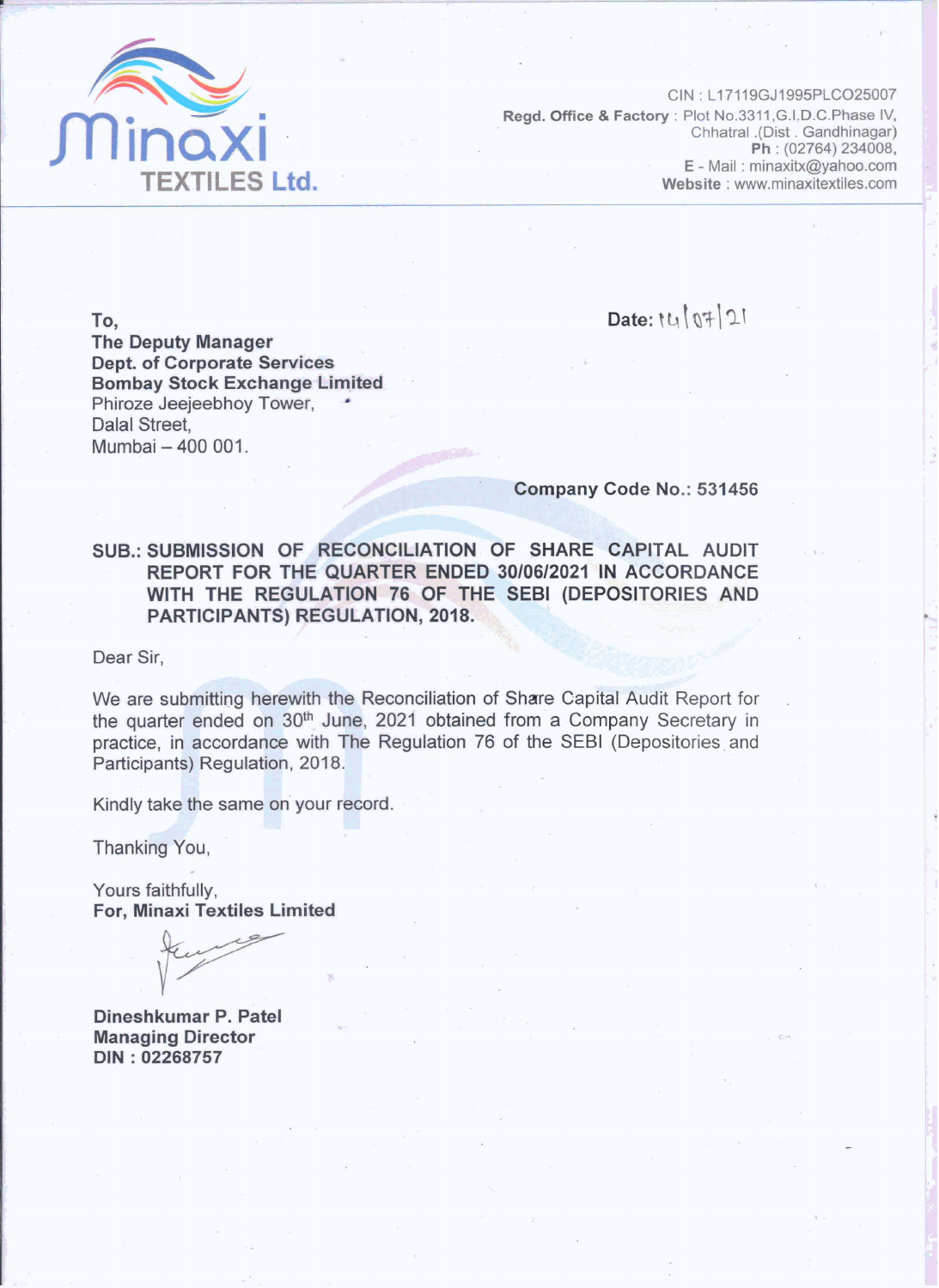

ASHOK P. PATHAK & CO.

**Company Secretaries** (Peer Reviewed Firm)

**CS Ashok P. Pathak 1988**<br> **Company Secretary & Near Indian Oil Petrol Pump, Satellite, Ahmedabad - <b>380015**<br>
Insolvency Professional (0) 079-26934123 Mobile : 09322002122 **Insolvency Professional (0) 079-269341 23 Mobile** : 09327002 122 E-mail : csashokppathak@gmail.com

RECONCILIATION OF SHARE CAPITAL AUD<sup>Website</sup>: www.csashokppathak.com

[Regulation 76 of the SEBl (Depositories and Participants) Regulations, 20181

| 1.  | For Quarter Ended                                               | 30-06-2021                                   |                                                      |
|-----|-----------------------------------------------------------------|----------------------------------------------|------------------------------------------------------|
| 2.  | <b>ISIN</b>                                                     | INE952C01028                                 |                                                      |
| 3.  | Face Value                                                      | $1/-$ each                                   |                                                      |
|     |                                                                 |                                              |                                                      |
| 4.  | Name of the Company                                             | <b>Minaxi Textiles Limited</b>               |                                                      |
|     |                                                                 |                                              |                                                      |
| 5.  | <b>Registered Office</b>                                        | Kalol, Dist.: Gandhinagar - 382729, Gujarat. | Plot No.3311, G.I.D.C., Phase-IV, Chhatral, Taluka : |
|     |                                                                 |                                              |                                                      |
| 6.  | Correspondence Address                                          |                                              | Plot No.3311, G.I.D.C., Phase-IV, Chhatral, Taluka : |
|     |                                                                 | Kalol, Dist.: Gandhinagar - 382729, Gujarat. |                                                      |
|     |                                                                 |                                              |                                                      |
| 7.  | Telephone & Fax Nos.                                            | Telephone : (02764) 234008                   |                                                      |
| 8.  | Email Address                                                   | minaxitx@yahoo.com                           |                                                      |
|     |                                                                 |                                              |                                                      |
| 9.  | Names of the Stock Exchange where                               | Bombay Stock Exchange Limited (BSE)          |                                                      |
|     | the Company's securities are listed                             |                                              |                                                      |
|     |                                                                 |                                              |                                                      |
|     |                                                                 | Number of shares                             | % of Total                                           |
| 10. | <b>Issued Capital</b>                                           | 61800000*                                    | 100.00%                                              |
| 11. | Listed Capital (Exchange-wise) BSE<br>(As per Company's Record) | 49416000                                     | 79.96%                                               |
|     |                                                                 |                                              |                                                      |
| 12. | Held in dematerialized form in CDSL                             | 11633233                                     | 18.82%                                               |
| 13. | Held in dematerialized from in NSDL                             | 35918767                                     | 58.12%                                               |
| 14. | Physical                                                        | 1864000                                      | 3.02%                                                |
| 15. | Total No. of shares $(12+13+14)$                                | 49416000                                     | 79.96%                                               |
|     |                                                                 |                                              |                                                      |
| 16. | Reason for difference if any, between (10& 11), (10&15),        |                                              | difference of<br>*There is<br>a                      |
|     | (11815)                                                         |                                              | 12384000 shares in (10&11)                           |
|     |                                                                 |                                              | and (10&15) as the shares                            |
|     |                                                                 |                                              | are forfeited.                                       |
|     |                                                                 |                                              | Contd2                                               |
|     |                                                                 |                                              |                                                      |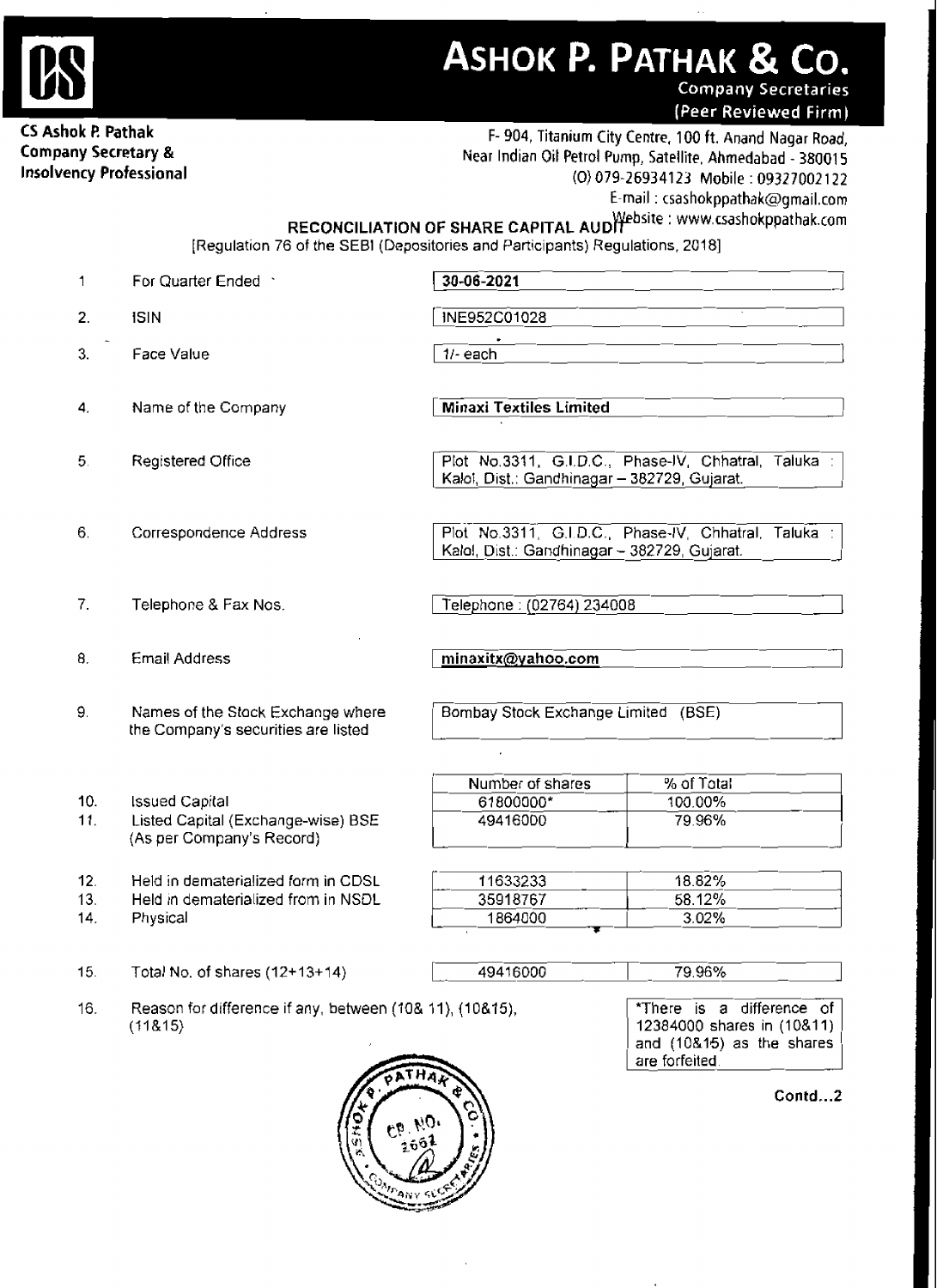

## **ASHOK P. PATHAK & C** .ဂ. **Company Secretaries**

(Peer Reviewed Firm)

**Company Secretary** & **Insolvency Professional** 

**CS Ashok P. Pathak <br>
F- 904, Titanium City Centre, 100 ft. Anand Nagar Road,** Near Indian Oil Petrol Pump, Satellite, Ahmedabad - 38001 5 (0) 079-269341 **23** Mobile : 093270021 22 E-mail : csashokppathak@gmail.com **Website** : www.csashokppathak.com

## ... **11 2 11** ...

17. Certifying the details of changes in share capital during the quarter under consideration as per Table Show

| <b>Particulars</b>                           | No. of<br>shares | Applied/<br>Not applied<br>for listing | Listed on<br><b>Stock</b><br><b>Exchanges</b><br>(Specify)<br>Names) | Whether<br>intimated to<br><b>CDSL</b> | Whether<br>intimated<br>to NSDL | In-principal<br>approval<br>pending for<br><b>SE (Specify</b><br>Names) |
|----------------------------------------------|------------------|----------------------------------------|----------------------------------------------------------------------|----------------------------------------|---------------------------------|-------------------------------------------------------------------------|
| Rights                                       | Nil              | Nil                                    | N.A.                                                                 | N.A.                                   | N.A.                            | N.A.                                                                    |
| <b>Bonus</b>                                 | Nil              | Nil                                    | N.A.                                                                 | N.A.                                   | N.A.                            | N.A.                                                                    |
| Preferential<br>Issue                        | Nil              | Nil                                    | N.A.                                                                 | N.A.                                   | N.A.                            | N.A.                                                                    |
| <b>ESQPs</b>                                 | Nil              | Nit                                    | N.A.                                                                 | N.A.                                   | N.A.                            | N.A.                                                                    |
| Amalgamation                                 | Nil              | Nil                                    | N.A.                                                                 | N.A.                                   | N.A.                            | N.A.                                                                    |
| Conversion                                   | Nil              | Nil                                    | N.A.                                                                 | N.A.                                   | N.A.                            | N.A.                                                                    |
| <b>Buyback</b>                               | Nil              | Nil                                    | N.A.                                                                 | N.A.                                   | N.A.                            | N.A.                                                                    |
| Capital<br>Reduction                         | Nil              | Nil                                    | N.A.                                                                 | N.A.                                   | N.A.                            | N.A.                                                                    |
| Forfeiture                                   | Nil              | Nil                                    | N.A.                                                                 | N.A.                                   | N.A.                            | N.A.                                                                    |
| Other<br>Any<br>Public<br>(Initial<br>Offer) | Nil              | Nil                                    | N.A.                                                                 | N.A.                                   | N.A.                            | N.A.                                                                    |

- 18. Register of Members is updated (Yes/No) If not, updated up to which date
- 19. Reference of previous quarter with regards to excess **demateria!ized** shares, if any
- 20. Has the company resolved the matter mentioned in Point No.19 above in the current quarter? If not, reason why?
- $Yes$
- $N.A$
- $\overline{\mathsf{NA}}$
- 21 Mentioned the total no, of requests, if **any,** confirmed after 21 days **and** the total no. of request pending beyond 21 days **with** the reason for delay

| Total<br>No.<br>- of     | demat   No. of request | No. of shares | Reason for delay |
|--------------------------|------------------------|---------------|------------------|
| requests                 |                        |               |                  |
| Confirm after 21 days    | Nil                    | Nil           | Not applicable   |
| Pending for more than 21 | Nil                    | Nil           | Not applicable   |
| davs                     |                        |               |                  |

22. Name, Telephone & Fax No. of the Compliance Officer of the Company



| Ms. Priyanka M. Patel,                    |
|-------------------------------------------|
| Company Secretary and Compliance Officer. |
| Membership No.: A 43013                   |
| Date of Appointment: 01.12.2018.          |
| Tel. No.: (02764) 234008                  |
| Mobile No.: 9979874372                    |
| Email ID: minaxitx@yahoo.com              |

**Contd** ... **<sup>3</sup>**